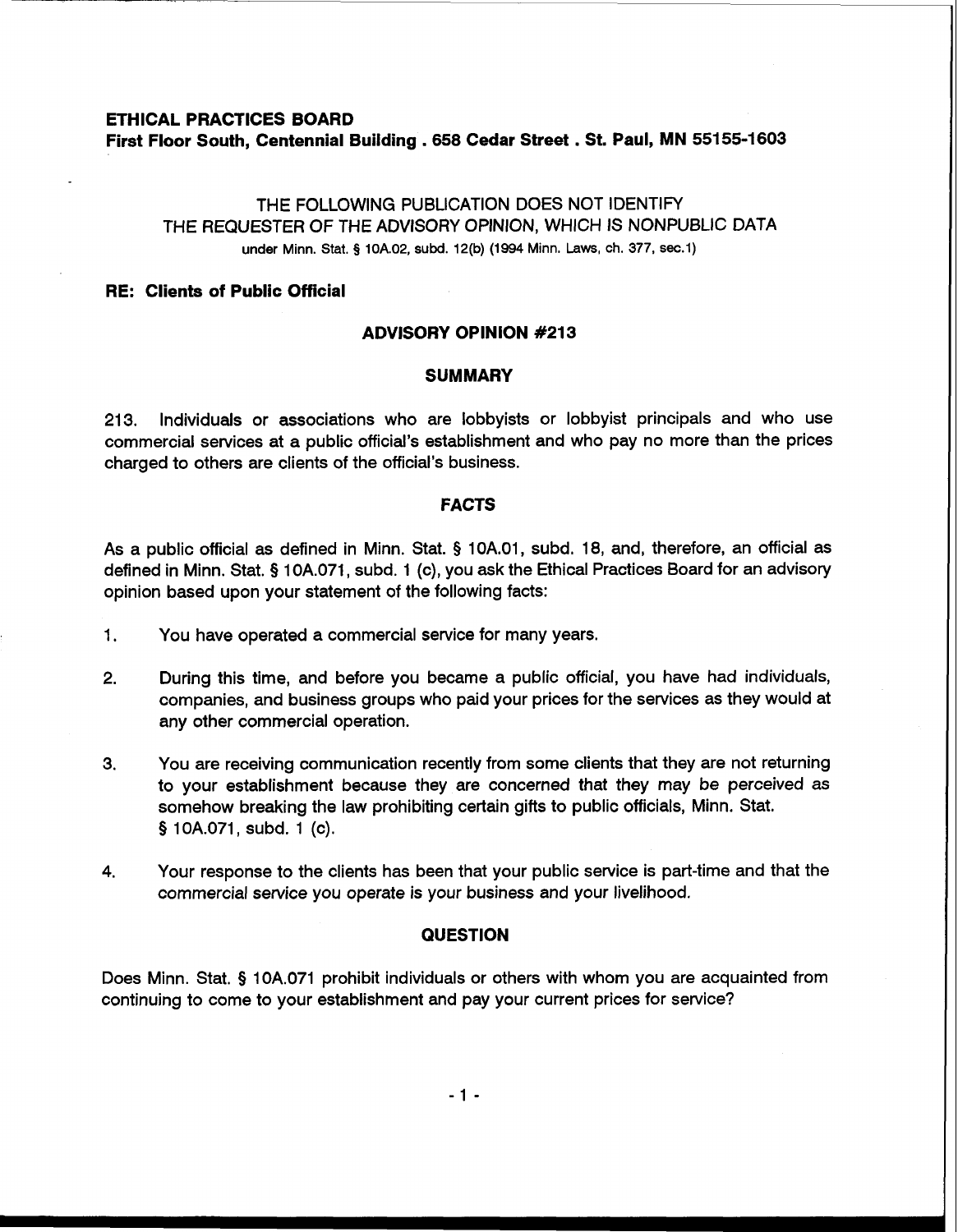#### **OPINION**

No. The prohibition about gifts to officials in Minn. Stat. § 10A.071, subd. 1 (b), is against lobbyist principals. You are in the business of operating a commercial service. Consequently, individuals or associations who are lobbyists or lobbyist principals and who use services at your establishment and who pay no more than your current prices are clients of your business. In the transactions you describe no gift is given or received within the meaning of Minn. Stat. **5** 10A.071, subd. 1 (b).

**Solution** issued:  $2/$ 

Douglas H. Sillers, Chair Ethical Praetices Board

#### **PERTINENT STATUTES**

Minn. Stat. § 1 OA.O1 DEFINITIONS provides:

...

. . .

Subd. 11. (a) "Lobbyist" means an individual:

(1) engaged for pay or other consideration, or authorized to spend money by another individual, association, political subdivision, or public higher education system, who spends more than five hours in any month or more than \$250, not including the individual's own travel expenses and membership dues, in any year, for the purpose of attempting to influence legislative action or administrative action, or the official action of a metropolitan governmental unit, by communicating or urging others to communicate with public or local officials.

Subd. 18. "Public official" means any:

(a) member of the legislature;

(b) constitutional officer in the executive branch and the officer's chief administrative deputy;

(c) member, chief administrative officer or deputy chief administrative officer of a state board or commission which has at least one of the following powers: (i) the power to adopt, amend or repeal rules, or (ii) the power to adjudicate contested cases or appeals;

(d) commissioner, deputy commissioner, or assistant commissioner of any state department as designated pursuant to section 15.01;

(e) individual employed in the executive branch who is authorized to adopt, amend or repeal rules or adjudicate contested cases;

(f) executive director of the state board of investment;

(g) executive director of the Indian affairs intertribal board;

 $-2-$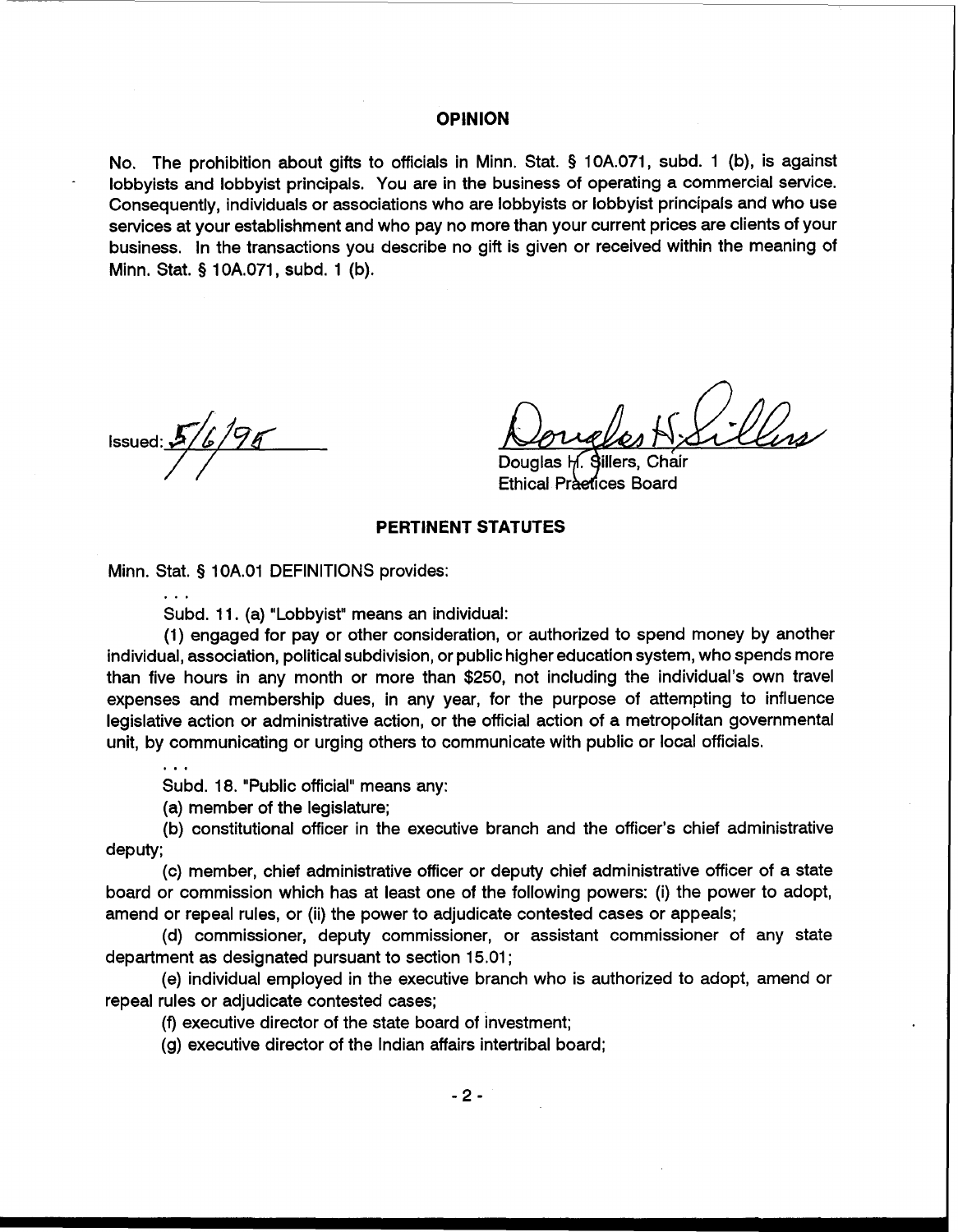(h) commissioner of the iron range resources and rehabilitation board;

(i) commissioner of mediation services;

(j) deputy of any official listed in clauses (e) to (i);

(k) judge of the workers' compensation court of appeals;

(I) administrative law judge or compensation judge in the state office of administrative hearings or referee in the department of jobs and training;

(m) solicitor general or deputy, assistant or special assistant attorney general;

(n) individual employed by the legislature as secretary of the senate, chief clerk of the house, revisor of statutes, or researcher, legislative analyst, or attorney in the office of senate counsel and research or house research;

(0) member, regional administrator, division director, general counsel, or operations manager of the metropolitan council;

(p) the director of the racing commission, the director of the gambling control board, the director of the state lottery, and the deputy director of the state lottery;

(q) director or the division of gambling enforcement in the department of public safety;

(r) member or executive director of the higher education facilities authority; or

(s) member of the board of directors or president of the Minnesota world trade center corporation.

(t) member or chief administrator of a metropolitan agency.

 $\mathbb{R}^2$ 

Subd. 28. **Principal.** "Principal" means an individual or association that:

(1) spends more than \$500 in the aggregate in any calendar year to engage a lobbyist, compensate a lobbyist, or authorize the expenditure of money by a lobbyist; or

(2) is not included in clause (1) and spends a total of at least \$50,000 in any calendar year on efforts to influence legislative action, administrative action, or the official action of governmental units, as described in section 10A.04, subdivision 6.

Minn. Stat. **9** 10A.071 CERTAIN GIFTS BY LOBBYISTS AND PRINCIPALS PROHIBITED provides:

Subdivision 1. **Definitions.** (a) The definitions in this subdivision apply to this section.

(b) "Gift" means money, real or personal property, a service, a loan, a forbearance or forgiveness of indebtedness, or a promise of future employment, that is given and received without the giver receiving consideration of equal or greater value in return.

(c) "Official" means a public official, an employee of the legislature, or a local official of a metropolitan governmental unit.

Subd. 2. **Prohibition.** A lobbyist or principal may not give a gift or request another to give a gift to an official. An official may not accept a gift from a lobbyist or principal.

Subd. 3. **Exceptions.** (a) The prohibitions in this sections do not apply if the gift is:

(1) a contribution as defined in section 10A.01, subdivision 7;

(2) services to assist an official in the performance of official duties, including by not limited to providing advice, consultation, information, and communication in connection with legislation, and services to constituents;